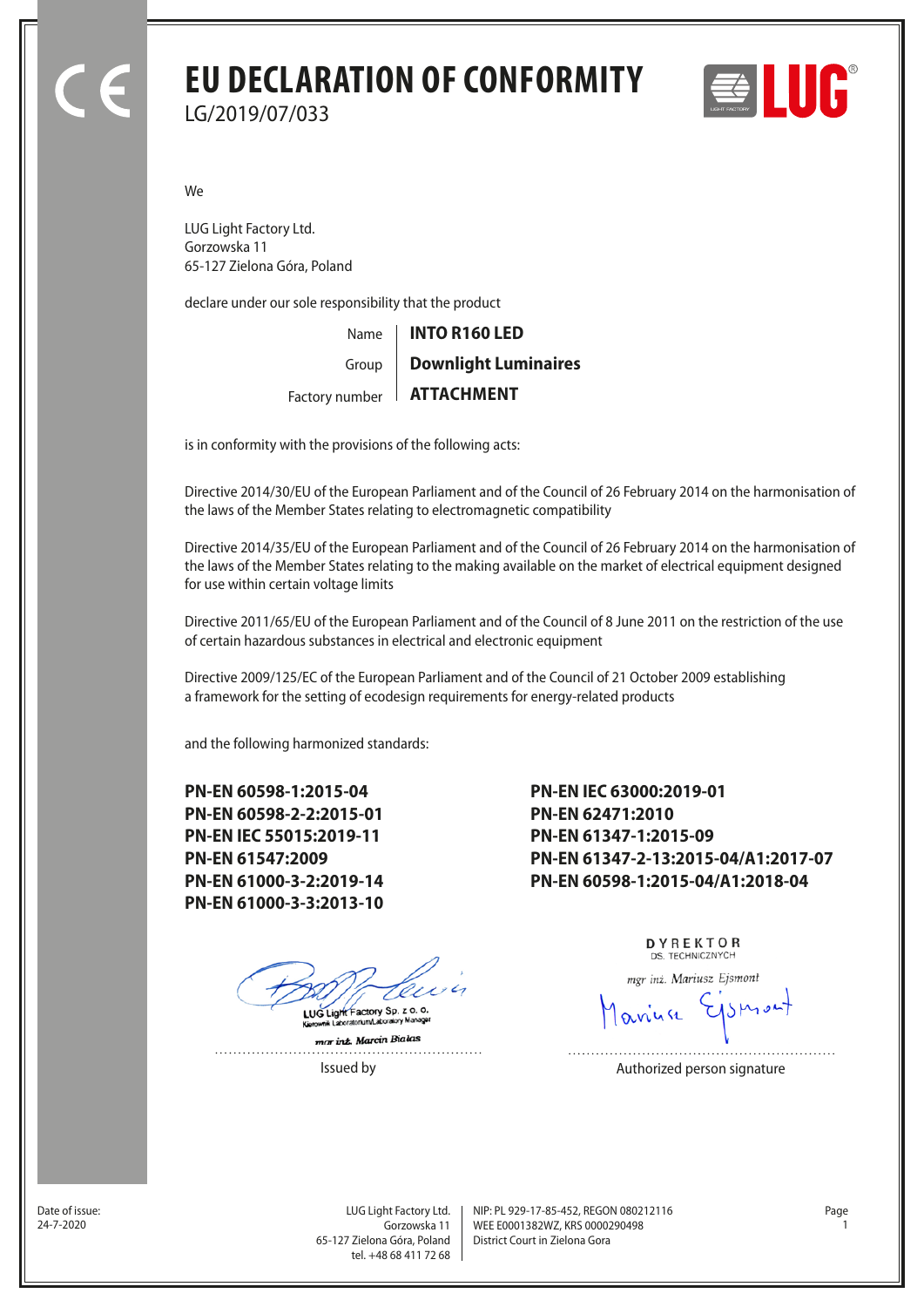$\epsilon$ 

## EU DECLARATION OF CONFORMITY  $\Rightarrow$  **LUC**

LG/2019/07/033

## **ATTACHMENT**

## **Factory numbers**

| 030561.5L01.311 | 030561.3L02.331 | 030561.5L04.313 | 030563.3L01.333 |
|-----------------|-----------------|-----------------|-----------------|
| 030561.3L01.311 | 030561.5L02.333 | 030561.3L04.313 | 030563.5L01.334 |
| 030561.5L01.313 | 030561.3L02.333 | 030561.5L04.314 | 030563.3L01.334 |
| 030561.3L01.313 | 030561.5L02.334 | 030561.3L04.314 | 030563.5L01.335 |
| 030561.5L01.314 | 030561.3L02.334 | 030561.5L04.315 | 030563.3L01.335 |
| 030561.3L01.314 | 030561.5L02.335 | 030561.3L04.315 | 030563.5L01.341 |
| 030561.5L01.315 | 030561.3L02.335 | 030561.5L04.321 | 030563.3L01.341 |
| 030561.3L01.315 | 030561.5L02.341 | 030561.3L04.321 | 030563.5L01.343 |
| 030561.5L01.321 | 030561.3L02.341 | 030561.5L04.323 | 030563.3L01.343 |
| 030561.3L01.321 | 030561.5L02.343 | 030561.3L04.323 | 030563.5L01.344 |
| 030561.5L01.323 | 030561.3L02.343 | 030561.5L04.324 | 030563.3L01.344 |
| 030561.3L01.323 | 030561.5L02.344 | 030561.3L04.324 | 030563.5L01.345 |
| 030561.5L01.324 | 030561.3L02.344 | 030561.5L04.325 | 030563.3L01.345 |
| 030561.3L01.324 | 030561.5L02.345 | 030561.3L04.325 | 030563.5L02.311 |
| 030561.5L01.325 | 030561.3L02.345 | 030561.5L04.331 | 030563.3L02.311 |
| 030561.3L01.325 | 030561.5L03.311 | 030561.3L04.331 | 030563.5L02.313 |
| 030561.5L01.331 | 030561.3L03.311 | 030561.5L04.333 | 030563.3L02.313 |
| 030561.3L01.331 | 030561.5L03.313 | 030561.3L04.333 | 030563.5L02.314 |
| 030561.5L01.333 | 030561.3L03.313 | 030561.5L04.334 | 030563.3L02.314 |
| 030561.3L01.333 | 030561.5L03.314 | 030561.3L04.334 | 030563.5L02.315 |
| 030561.5L01.334 | 030561.3L03.314 | 030561.5L04.335 | 030563.3L02.315 |
| 030561.3L01.334 | 030561.5L03.315 | 030561.3L04.335 | 030563.5L02.321 |
| 030561.5L01.335 | 030561.3L03.315 | 030561.5L04.341 | 030563.3L02.321 |
| 030561.3L01.335 | 030561.5L03.321 | 030561.3L04.341 | 030563.5L02.323 |
| 030561.5L01.341 | 030561.3L03.321 | 030561.5L04.343 | 030563.3L02.323 |
| 030561.3L01.341 | 030561.5L03.323 | 030561.3L04.343 | 030563.5L02.324 |
| 030561.5L01.343 | 030561.3L03.323 | 030561.5L04.344 | 030563.3L02.324 |
| 030561.3L01.343 | 030561.5L03.324 | 030561.3L04.344 | 030563.5L02.325 |
| 030561.5L01.344 | 030561.3L03.324 | 030561.5L04.345 | 030563.3L02.325 |
| 030561.3L01.344 | 030561.5L03.325 | 030561.3L04.345 | 030563.5L02.331 |
| 030561.5L01.345 | 030561.3L03.325 | 030563.5L01.311 | 030563.3L02.331 |
| 030561.3L01.345 | 030561.5L03.331 | 030563.3L01.311 | 030563.5L02.333 |
| 030561.5L02.311 | 030561.3L03.331 | 030563.5L01.313 | 030563.3L02.333 |
| 030561.3L02.311 | 030561.5L03.333 | 030563.3L01.313 | 030563.5L02.334 |
| 030561.5L02.313 | 030561.3L03.333 | 030563.5L01.314 | 030563.3L02.334 |
| 030561.3L02.313 | 030561.5L03.334 | 030563.3L01.314 | 030563.5L02.335 |
| 030561.5L02.314 | 030561.3L03.334 | 030563.5L01.315 | 030563.3L02.335 |
| 030561.3L02.314 | 030561.5L03.335 | 030563.3L01.315 | 030563.5L02.341 |
| 030561.5L02.315 | 030561.3L03.335 | 030563.5L01.321 | 030563.3L02.341 |
| 030561.3L02.315 | 030561.5L03.341 | 030563.3L01.321 | 030563.5L02.343 |
| 030561.5L02.321 | 030561.3L03.341 | 030563.5L01.323 | 030563.3L02.343 |
| 030561.3L02.321 | 030561.5L03.343 | 030563.3L01.323 | 030563.5L02.344 |
| 030561.5L02.323 | 030561.3L03.343 | 030563.5L01.324 | 030563.3L02.344 |
| 030561.3L02.323 | 030561.5L03.344 | 030563.3L01.324 | 030563.5L02.345 |
| 030561.5L02.324 | 030561.3L03.344 | 030563.5L01.325 | 030563.3L02.345 |
| 030561.3L02.324 | 030561.5L03.345 | 030563.3L01.325 | 030563.5L03.311 |
| 030561.5L02.325 | 030561.3L03.345 | 030563.5L01.331 | 030563.3L03.311 |
| 030561.3L02.325 | 030561.5L04.311 | 030563.3L01.331 | 030563.5L03.313 |
| 030561.5L02.331 | 030561.3L04.311 | 030563.5L01.333 | 030563.3L03.313 |



Date of issue:<br>24-7-2020

Gorzowska 11 65-127 Zielona Góra, Poland tel. +48 68 411 72 68

LUG Light Factory Ltd. Page NIP: PL 929-17-85-452, REGON 080212116 WEE E0001382WZ, KRS 0000290498 24-7-2020 2 District Court in Zielona Gora